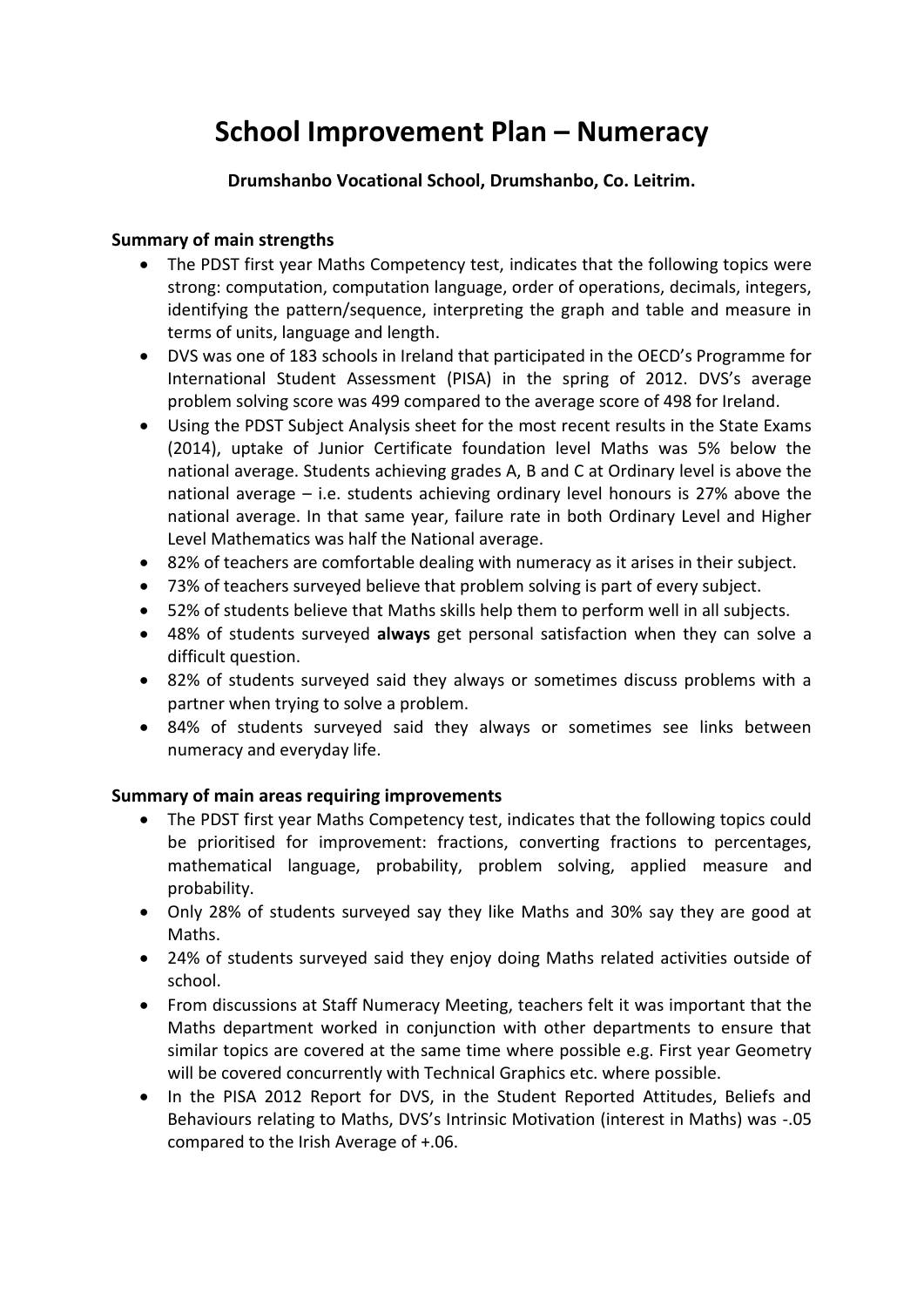- With regards to Maths Anxiety DVS in the PISA Report was above average with a score of .24 compared to .11 from the Irish Average.
- The average uptake of Higher Level Maths at Junior Certificate Level over the past five years from 2010 to 2014 was 43%

## **Improvement Targets**

## **Target 1**

 To improve students' ability to convert from fractions to decimals and then to percentages correctly

# **Target 2**

• Increase the % of students who say they like Maths from 28% to 50%.

#### Target 3

• Increase uptake of Higher Level Maths at Junior certificate Level by 5%

# **Required Actions**

# **Target 1**

- A whole-school approach to fractions and conversion to percentages will be developed, and introduced to staff and students by the numeracy team.
- All class exams to be returned to students as a mark and total marks available for test displayed on test. Students will be helped to work out the percentage themselves.
- All teachers will understand and be comfortable with the concept of numeracy.
- All subject teachers will be given "What's my Percentage?" poster to display in classrooms to aid whole-school approach to percentages.
- Teachers taking Extra Tuition Maths will put an emphasis on arithmetic and measurement.

#### **Target 2**

- Students will be shown that they are good at numeracy in other subject areas. As discussed in previous staff meeting, examples to include drawing in Art or Technical Graphics, weighing in Home Economics, measuring length of materials in Metalwork and Woodwork.
- Students will be given positive feedback on the work they do in Maths class and for homework. Students will be given positive feedback on any numeracy aspects in other subjects.
- Maths week will be used to encourage students to attempt simple problems and to enjoy working out the problem.
- All first year students will be entered into the Irish Junior Maths Competition.

#### **Target 3**

- Timetable will facilitate the division of Maths classes on the basis of ability from Second year up. This will be used as appropriate by the Maths Teachers.
- Students will be actively encouraged to take Higher Level Maths if appropriate to them.
- Maths classes will be kept as small as resources will allow